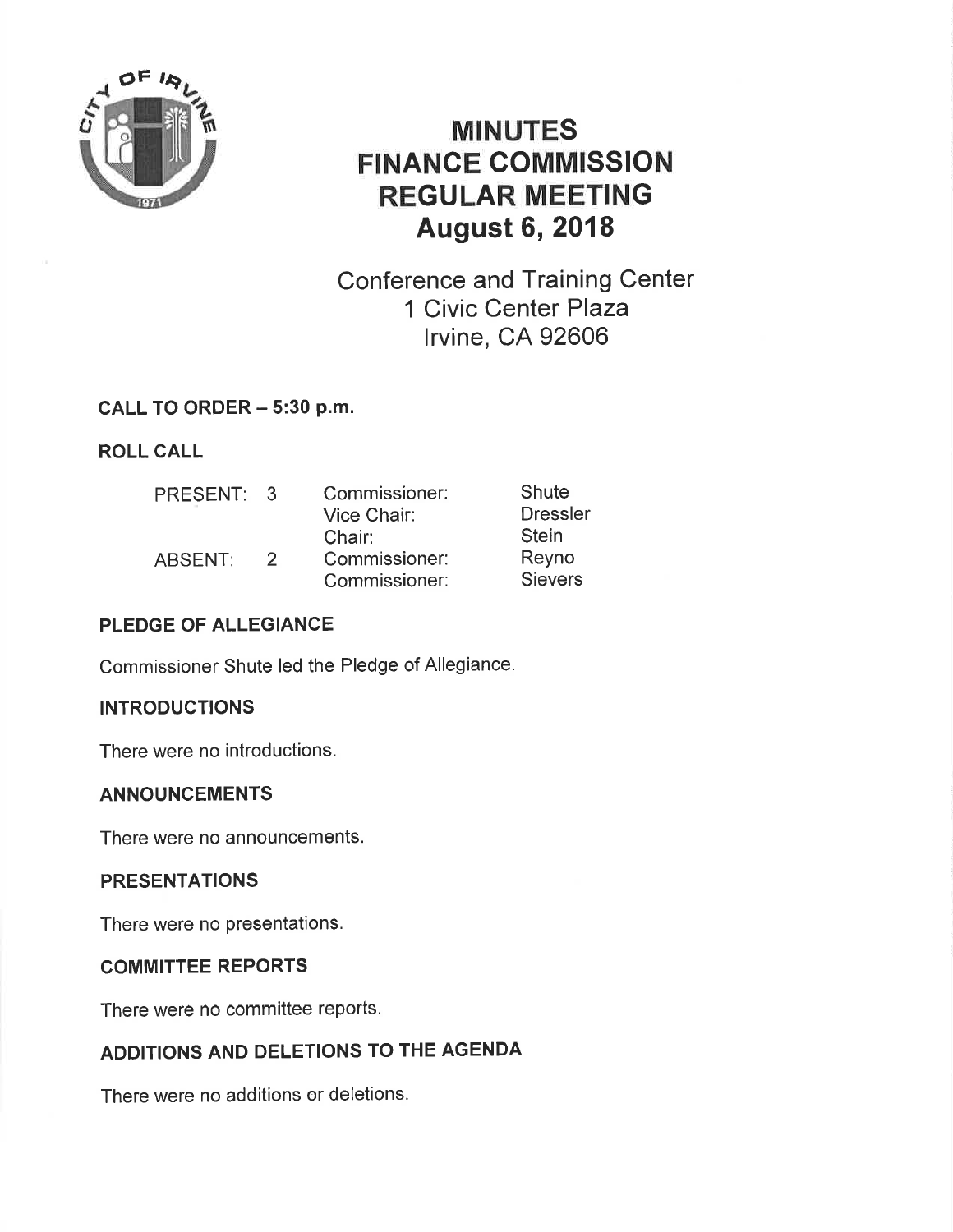#### PUBLIC COMMENTS

Mike Padian spoke about the toxicology reports on the two proposed sites for the Veteran's Cemetery,

#### CONSENT CALENDAR

ACTION: Moved by Vice Chair Dresster, seconded by Commissioner Shute, and unanimously carried by those members present to approve Consent Galendar ltems 1 and 2.

#### $1<sub>i</sub>$ MINUTES

Approved the minutes of a regular meeting of the Finance Commission held on July 16,2018.

#### 2 ACCEPTANCE OF AGREEMENT FOR TRANSFER OR PURCHASE OF EQUIPMENT/SERVICES OR FOR REIMBURSEMENT OF TRAINING COSTS FOR FISCAL YEAR 2017 URBAN AREAS SECURITY INITIATIVE GRANT

#### RECOMMENDED ACTION:

- 1) Recommended the City Council authorize the Director of Public Safety to accept the Agreement for Transfer or Purchase of Equipment/Supplies or for Reimbursement of Training Costs for Fiscal Year 2017 Urban Areas Security lnitiative Grant.
- 2) Recommended the City Council authorize the Director of Public Safety to accept equipment, technology, services or supplies purchased by the City of Santa Ana and transferred to the City of lrvine to enhance countywide emergency preparedness.
- 3) Recoñrmended the City Council approve a budget adjustment request in the amount of \$50,000 in grant revenues and appropriations for training costs and necessary personnel; as well as equipment, supplies or servjces.
- 4) Recommended the City Council authorize the Director of Public Safety to submit for reimbursement up to \$25,000 in training and personnel costs, and \$25,000 in approved equipment, supplies or services through the Fiscal Year 2017 Urban Areas Security lnitiative Grant.

#### COMMISSION BUSINESS

#### BOND ISSUANCE FOR COMMUNITY FACILITIES DISTRICT NO. 2013-3 (GREAT PARK) IMPROVEMENT AREA NO. 8 3.

patricia Song, Manager of Fiscal Services, presented the item and answered questions.

Commission discussion included: annual special taxes; bond duration; and pricing'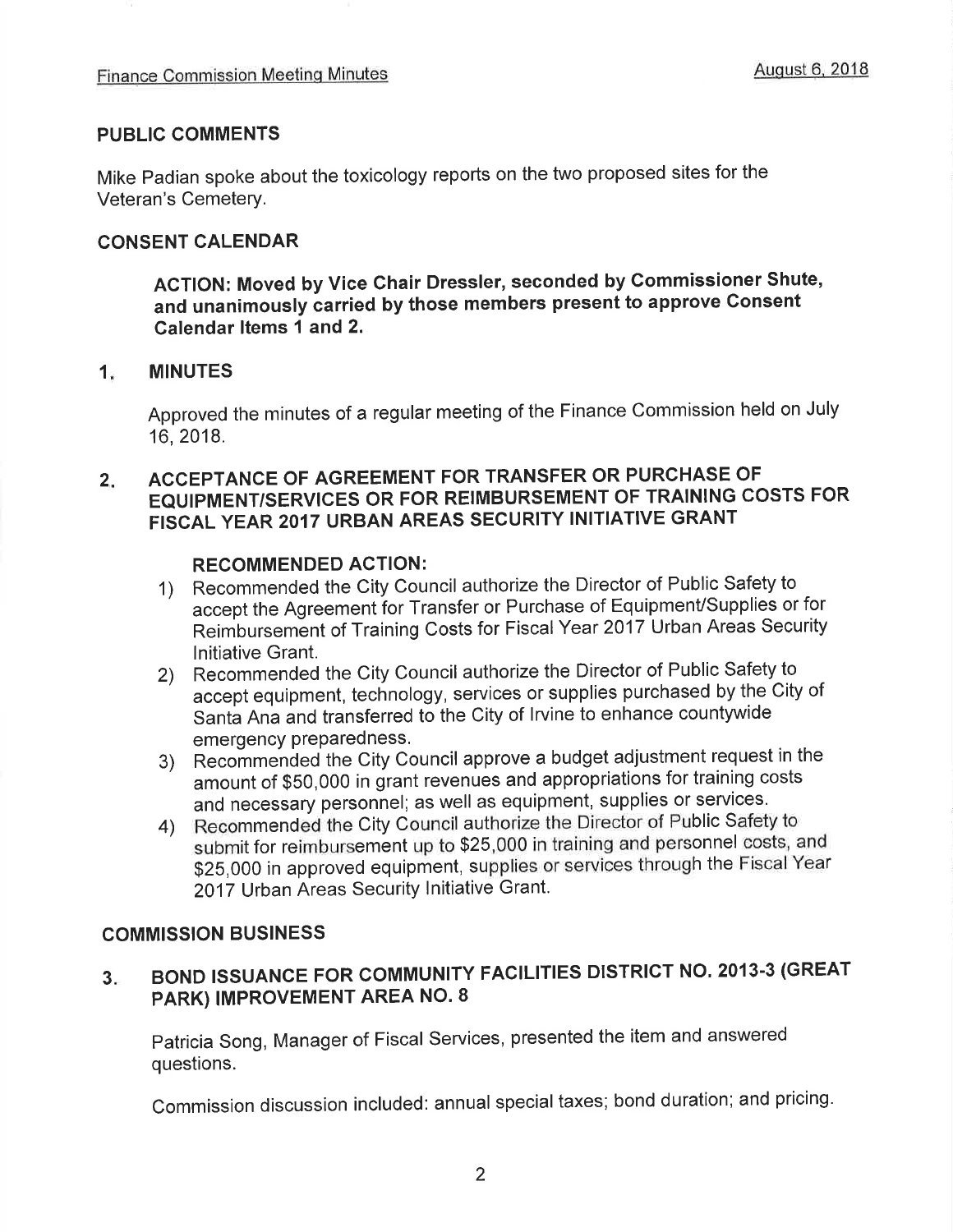#### RECOMMENDED ACTION: Moved by Vice Ghair Dressler, seconded by Commissioner Shute, and unanimously carried by those members present to:

Recommend the City Council adopt - A RESOLUTION OF THE CITY COUNCIL OF THE CITY OF IRVINE, CALIFORNIA, ACTING AS THE LEGISLATIVE BODY oF CoMMUNITY FACILITIES DISTRICT NO. 2013-3 (GREAT PARK) OF THE CITY OF IRVINE, AUTHORIZING THE ISSUANCE OF ITS IMPROVEMENT AREA NO. 8 SPECIAL TAX BONDS, SERIES 2018 IN A PRINCIPAL AMOUNT NOT TO EXCEED ONE HUNDRED MILLION DOLLARS (\$100,000,000) AND APPROVING CERTAIN DOCUMENTS AND TAKING CERTAIN OTHER ACTIONS IN CONNECTION THEREWITH

#### 4. FISCAL YEAR 2017.18 MAY BUDGET UPDATE

Roger Galli, Budget Officer, presented the item and answered questions. Kristin Griffith, Director of Administrative Services, and Khaled Tawfik, Chief lnformation Officer, were also present and answered questions.

Commission discussion included: reasons for the projected year-end surplus and anticipated fiscal commitments; tightening the gap between revenues and expenditures; the two year budget cycle; status of the Wireless Telecommunications and Disaster Recovery Plan projects; and school support.

#### AGTION: Moved by Commissioner Shute, seconded by Vice Chair Dressler, and unanimously carried by those members present to:

Receive and file the Fiscal Year 2017-18 May Budget Update.

#### 5. EXTENSION OF INFORMATION SERVICES AGREEMENT

Khaled Tawfik, Chief lnformation Officer, presented the item and answered questions

Commission discussion included: release of the lnformation Technology Services RFP; and the dollar amount of the proposed Conduent extension.

# RECOMMENDED AGTION: Moved by Chair Stein, seconded by Vice Ghair Dressler, and unanimously carried by those members present to:

Recommend the City Council approve the Eleventh Amendment (Amendment) to the sole source lnformation Services Agreement with Conduent Enterprise Solutions, LLC (formerly ACS Enterprise Solutions, LLC), a Delaware limited liability company and wholly owned subsidiary of Conduent lncorporated (Conduent) extending the current term for as-needed services on a time and materials basis through December 31,2019.